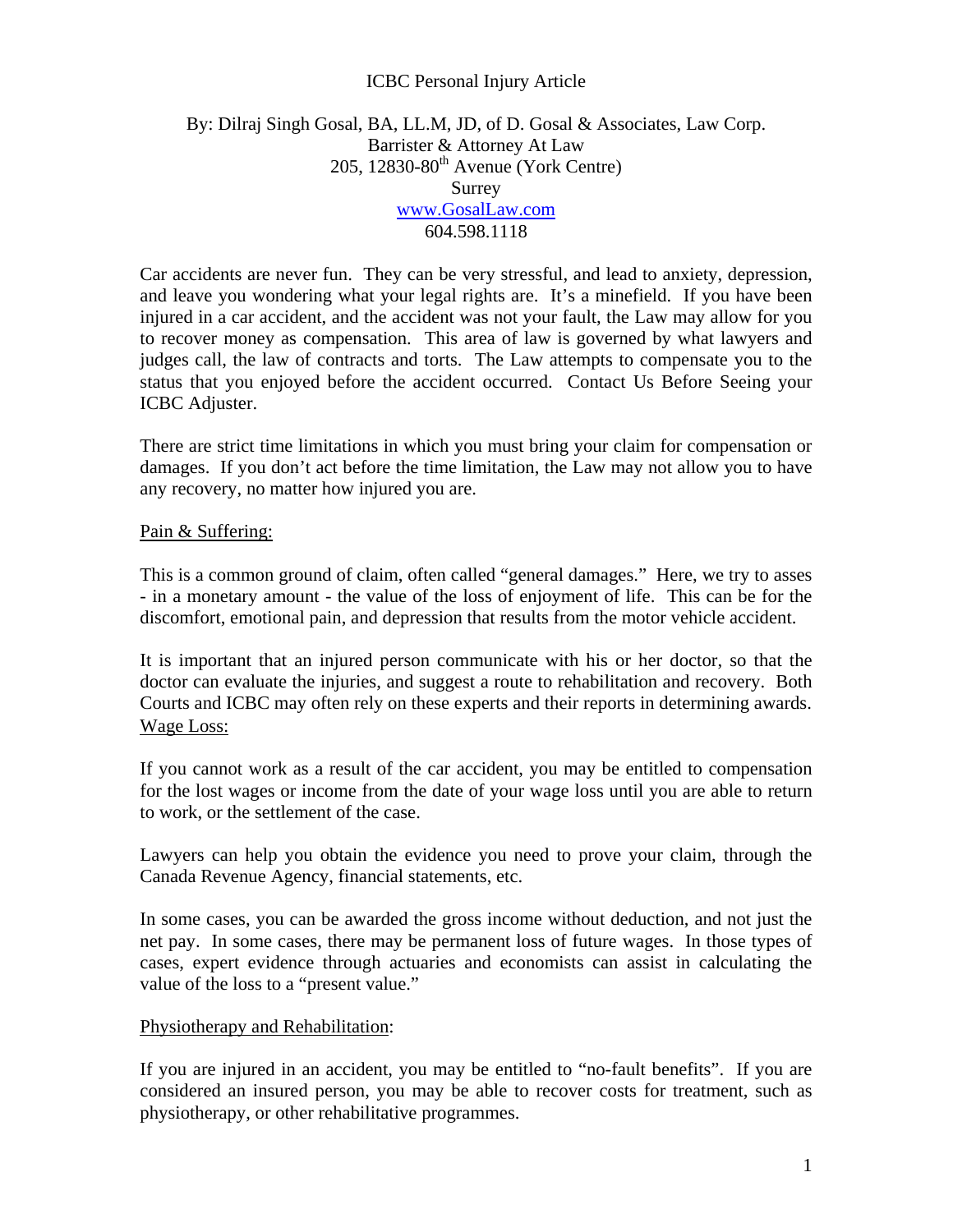If an insured person dies as a result of the car accident, ICBC may reimburse for burial, or other funeral expenses. Surviving spouses or a dependant child may also receive lump sum payments depending on the circumstances.

# Low Velocity Impact Cases:

ICBC may sometimes take the position that you are not entitled to compensation, as your accident was of a minor nature. Often my clients will get a letter that reads in part: "*The information currently available to ICBC, including the minimal nature of the impact forces involved in the collision, as well as your physical condition at the time of the accident, has led us to believe that that the above-noted accident did not result in any compensable injury to you*."

This does not automatically exclude you from compensation; however you may need to initiate a lawsuit, or present cogent evidence to the contrary of ICBC's determination.

## Breach of Insurance Coverage:

Often we get calls from people who have been denied coverage from ICBC. There is a duty of good-faith between you as the insured and the insurance company, which includes disclosing truthful information of all material facts in the application. In some cases, ICBC may deny coverage if they believe that there has been a violation or breach of this duty of good faith.

Some types of situations where breaches may arise are:

-committing fraud during your claim; intentionally making a false statement about a claim; or misrepresenting or failing to disclose certain facts in the application for insurance.

For example, if the car is insured for pleasure use only (which results in a lower premium to the insured) and it is then driven every day to work, and an accident results, ICBC may deny coverage, because the car was not properly insured. Other examples include improper rate classes, incorrect territory, and improper principal operator.

Another common example that comes into our office is the case where the person is charged with Impaired Driving (drugs or alcohol) or Driving while having a blood alcohol concentration of over .08. In those cases, if the person is convicted, then that can result in an automatic breach of insurance coverage, which can have significant monetary repercussions.

## Where to Start a Lawsuit?

In British Columbia, we have two main trial courts for civil actions, including personal injury claims. The Provincial Court (Small Claims) and Supreme Court have different sets of rules and procedure. Provincial Court has a monetary award limit of \$25,000. Many claims for personal injury will fit within that court jurisdiction. However, if the case involves higher levels of damages, then the case can proceed to Supreme Court, where there are options for Fast-Track Litigation, and summary trials. There are pros and